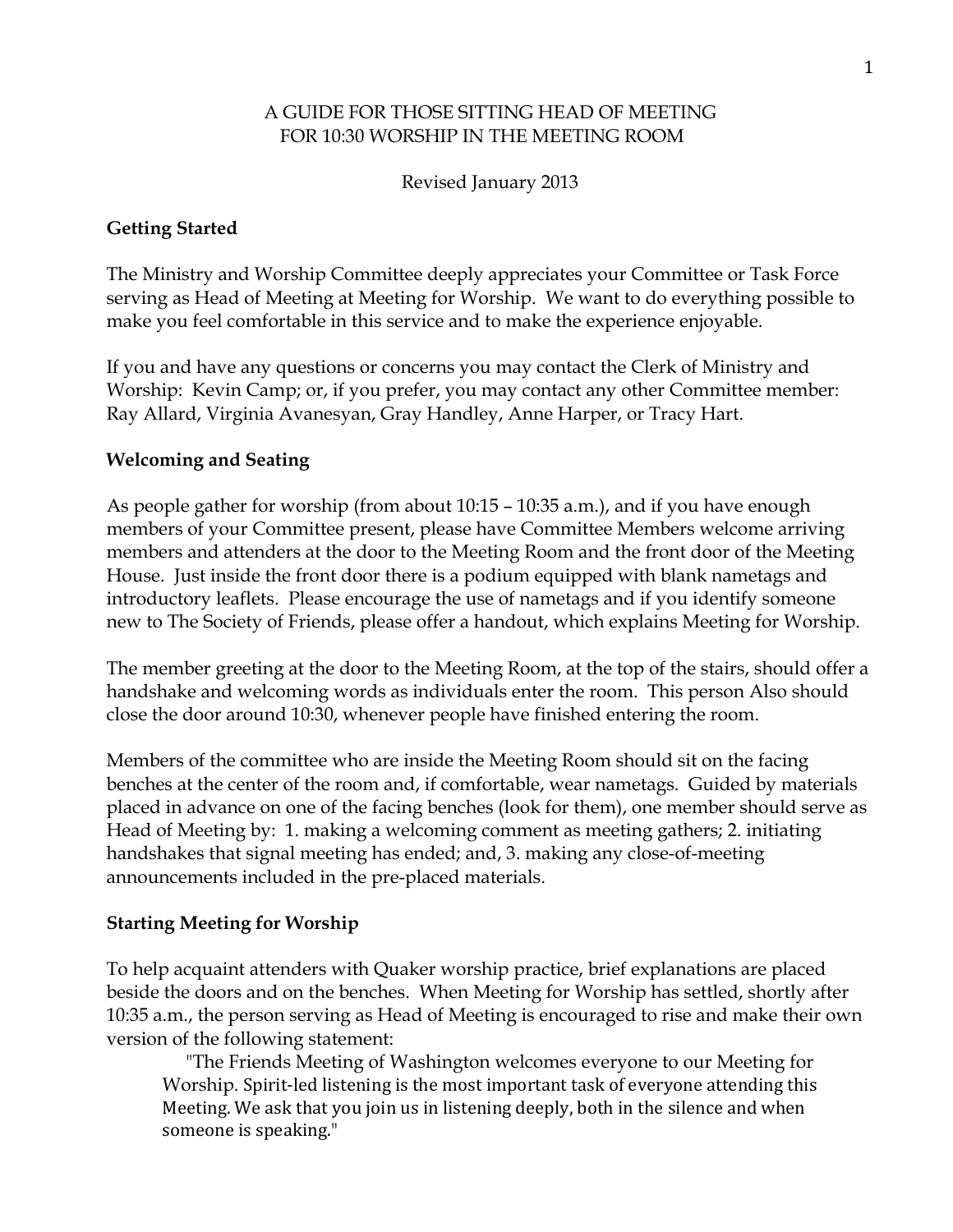#### **Attending to Meeting for Worship**

*Inappropriate messages* -- Very occasionally, some person who is obviously troubled may seek to make use of the openness of Meeting for Worship as a platform for political, religious or other statements strongly out of character with contemplative, Spirit-led worship. If an out of place message becomes excessive or intrusive, you may (as the Spirit moves you) gently ask for a period of silence so that Friends may be refreshed with silent worship. If the message is hateful, Friends tradition holds that you and others may feel moved to rise and stand in silent protest.

*Personal distress* -- A worshiper may show evidence in speech or deed of being in severe spiritual or emotional pain. Let the Spirit move you to show concern, while ensuring continuity of worship. You might ask someone nearby to help attend to that person's needs.

*Children Entering* – At approximately 11:15 a.m., First Day School students will enter the Meeting Room to join in worship until the rise of Meeting. They may choose to sit near their teachers or with their parents. Late arrivers who have been worshiping in the Parlor also may enter to join Meeting Room worship at the same time.

*Ending Meeting* -- The length of Meeting for Worship is not governed by the clock, but by your sense of the Meeting reaching its natural conclusion. If a centered presence lingers among Friends, you may be moved to wait for a while past 11:30 a.m., the time at which Meeting for Worship usually ends.

#### **Rise of Meeting**

When meeting for worship is at its end, the Head of Meeting should shake hands with persons sitting nearby and wait a few moments for other worshipers to greet one another. Then the Head of Meeting should rise and introduce him or herself and the other committee members present - in a loud, clear voice so that your Friends in the room can embrace you with silent support. This is your opportunity to explain what your Committee does for the Meeting and to invite others to join you. Following that there are several actions:

*Announcements* – Please refer everyone to the printed announcements beside each door and, if you wish to, highlight a few of the announcements included on the printed page. Be sure to invite a member of Young Adult Friends Group to announce their special welcome for young people.

*First Day School –* Please ask, with encouragement, if someone from First Day School (usually one of the children) would like to share with Meeting what happened at First Day School.

*Contributions* -- Please make certain to read the announcement drawing attention to the contribution boxes (by one of the doors) and envelopes (on the benches). Visitors may be surprised that collection baskets are not passed around and may wonder how help support the work of the Meeting. Therefore, it is important that this information is provided so they know that all contributions are welcomed and very much needed.